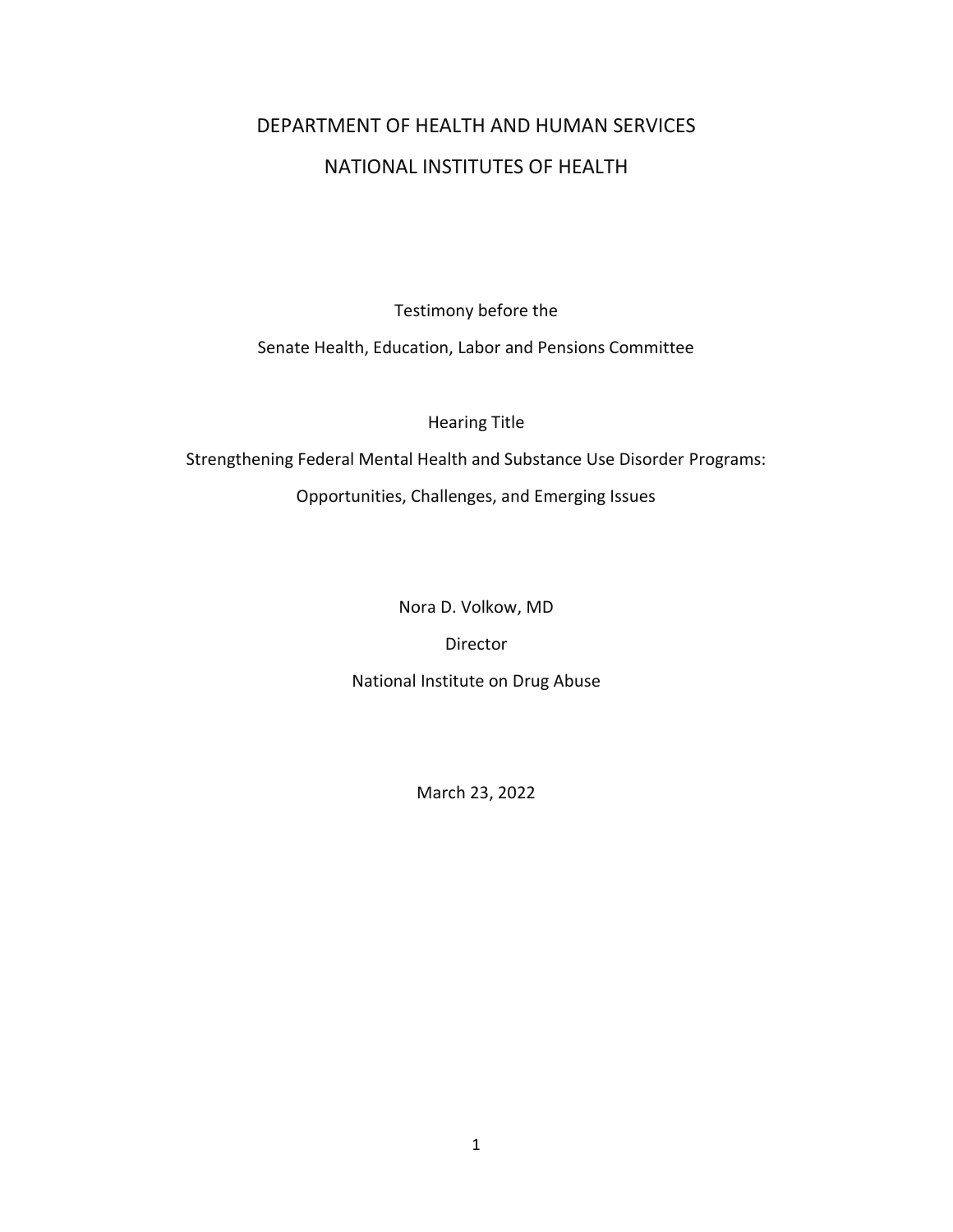Chairwoman Murray, Ranking Member Burr, and members of the Committee, thank you for inviting the National Institute on Drug Abuse (NIDA), a component of the National Institutes of Health (NIH), to participate in this hearing. NIDA's mission is to advance the science on the causes and consequences of drug use and addiction and apply that knowledge to improve individual and public health. I am pleased to speak to you today about the intersection of substance use and mental health.

The Administration is committed to addressing the unprecedented mental health, and substance use disorder crisis that is affecting adults and children of all races in urban and rural communities across the United States. During the State of the Union, President Biden announced his Unity Agenda. This includes a focus on fighting the overdose epidemic as well as addressing our national mental health crisis.<sup>1</sup> The three pillars of the President's mental health strategy are: (1) Strengthen System Capacity; (2) Connect Americans to Care; and (3) Support Americans by Creating Healthy Environments. Today I will detail for you how NIDA science is advancing these goals.

We are experiencing the worst drug overdose crisis in the nation's history. Exacerbated by the COVID-19 pandemic, overdose deaths exceeded 100,000 from September 2020 to September 2021, the highest number ever recorded in a 12-month period and a staggering 50 percent increase over the previous two years. Large increases in many kinds of drug use have been seen over the course of the pandemic: Several reports have revealed increases in positive urine drug screens for fentanyl, cocaine, heroin, and methamphetamine.<sup>2,3,4</sup> There have been increases in cannabis and alcohol use, especially among people with anxiety and depression and those experiencing COVID-19-related stress,<sup>5,6,7</sup> underscoring the close relationship between drug use and mental health.

Substance use disorders (SUDs) are considered mental illnesses, and these conditions frequently co-occur with other mental illnesses including depression, anxiety, post-traumatic stress disorder (PTSD), and others. Half of people with mental illnesses will have an SUD at some point in their lives, and the reverse is also true. The reasons that SUDs often co-occur with other mental illnesses are complex. Sometimes they arise independently as a result of shared risk factors (common genetics, common environmental adverse factors). Their

<sup>&</sup>lt;sup>1</sup> FACT SHEET: President Biden to Announce Strategy to Address Our National Mental Health Crisis, As Part of Unity Agenda in [his First State of the Union | The White House](https://www.whitehouse.gov/briefing-room/statements-releases/2022/03/01/fact-sheet-president-biden-to-announce-strategy-to-address-our-national-mental-health-crisis-as-part-of-unity-agenda-in-his-first-state-of-the-union/)

<sup>2</sup> [Millennium](https://www.prnewswire.com/news-releases/millennium-healths-signals-report-covid-19-special-edition-reveals-significant-changes-in-drug-use-during-the-pandemic-301089684.html) Health's Signals Report™ COVID-19 Special Edition Reveals Significant Changes in Drug Use During the Pandemic [\(prnewswire.com\)](https://www.prnewswire.com/news-releases/millennium-healths-signals-report-covid-19-special-edition-reveals-significant-changes-in-drug-use-during-the-pandemic-301089684.html)

<sup>&</sup>lt;sup>3</sup> Analysis of Drug Test Results Before and After the US Declaration of a National Emergency Concerning the COVID-19 Outbreak [| Emergency Medicine | JAMA | JAMA Network](https://jamanetwork.com/journals/jama/fullarticle/2770987)

<sup>4</sup> [The Opioid Epidemic Within the COVID-19 Pandemic: Drug Testing in 2020 | Population Health Management \(liebertpub.com\)](https://www.liebertpub.com/doi/full/10.1089/pop.2020.0230) <sup>5</sup> [Alcohol Consumption during the COVID-19 Pandemic: A Cross-Sectional Survey of US Adults \(nih.gov\)](https://www.ncbi.nlm.nih.gov/pmc/articles/PMC7763183/)

<sup>&</sup>lt;sup>6</sup> Increased alcohol use during the COVID-19 pandemic: The effect of mental health and age in a cross-sectional sample of social [media users in the U.S. -](https://www.sciencedirect.com/science/article/pii/S0091743521000062?via%3Dihub) ScienceDirect

<sup>&</sup>lt;sup>7</sup> Changes in Alcohol Consumption Among College Students Due to COVID-19: Effects of Campus Closure and Residential [Change: Journal of Studies on Alcohol and Drugs: Vol 81, No 6 \(jsad.com\)](https://www.jsad.com/doi/full/10.15288/jsad.2020.81.725)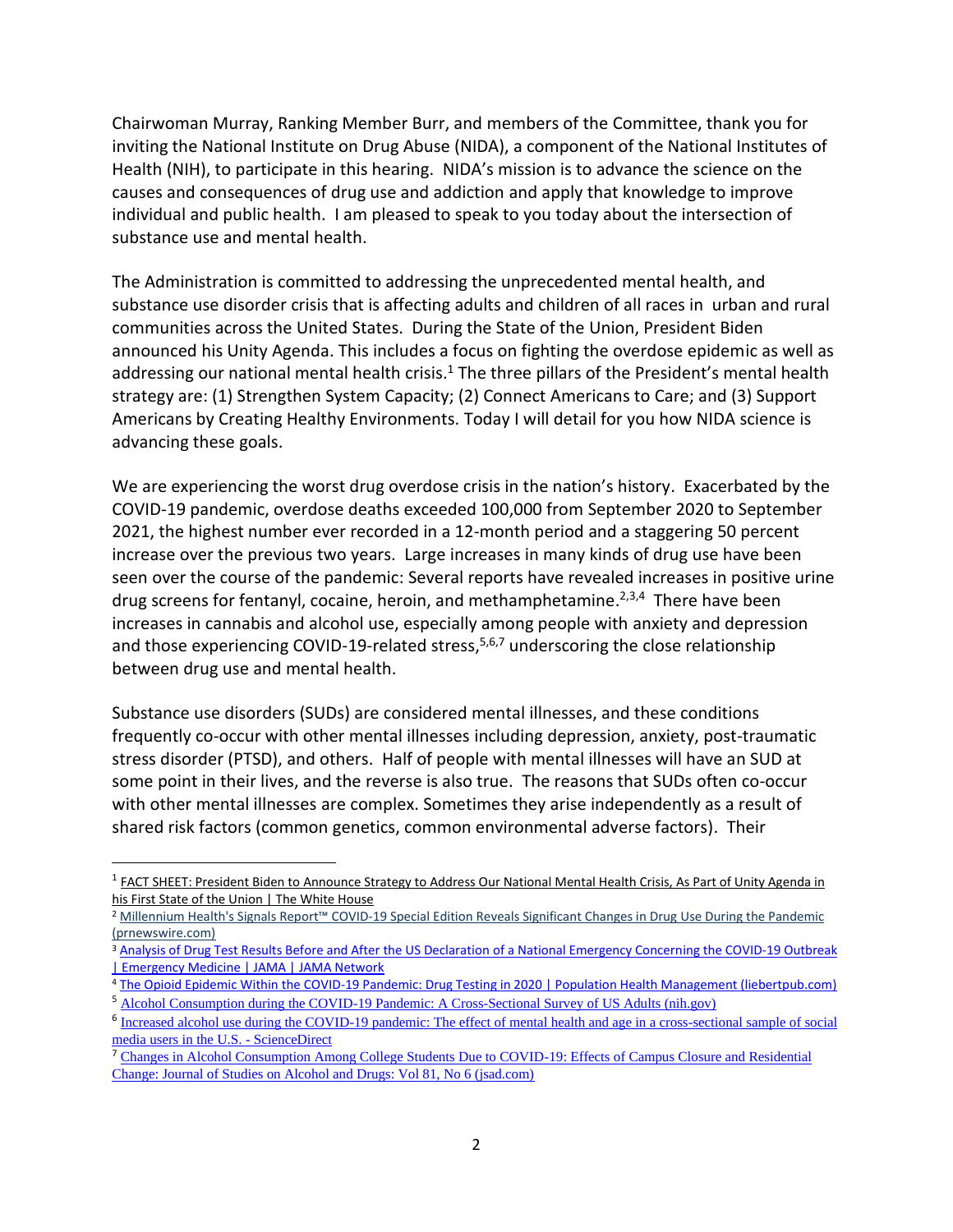development may also be intertwined, with one contributing to the other. Chronic, problematic drug use can disrupt the activity of the brain's reward, stress, and executivecontrol systems, making it more difficult for people to experience the pleasures associated with daily living and contributing to negative emotional states, such as depression, stress, and anxiety while impairing their capacity for self-regulation. In other cases, people use drugs to self-treat an underlying mental disorder. Over time, chronic drug use can lead to an SUD, which in turn can worsen the original mental illness. Genetics may also mediate the relationship between drug use and mental illness. For example, cannabis use raises risk of psychosis in those who have an underlying genetic vulnerability. Research also points to a concordance between increases in schizophrenia associated with cannabis use disorder and concurrent rises in cannabis use and cannabis potency over the past two decades.

Although genes play a role in some of the synergies between drug use and mental illness, many of the common risk factors are social determinants of health such as racial and other forms of discrimination, adverse childhood experiences like abuse and neglect, and economic deprivation including poverty and lack of access to quality education and healthcare. The stigma that attaches to both SUDs and other mental illnesses is another important factor, which contributes to and compounds adverse social determinants of health including social isolation, job loss, incarceration, and reluctance to seek care or difficulties accessing it.

Social isolation and stress have likely contributed to the rise in substance use and overdose observed over the course of the pandemic. Social isolation can make people with SUDs more vulnerable to negative outcomes because it interferes with many of the support systems that can help them to reach and sustain recovery. Although exposure to stress is a common occurrence for many of us, it is also one of the most powerful triggers for relapse to substance use for people with SUD, even after long periods of abstinence and for the exacerbation of depression and anxiety among with people with mental illnesses.

Notably, there are increased reports of mental distress since the COVID-19 pandemic emerged, including among individuals with no history of mental disorders and among younger adults, racial/ethnic minorities, essential workers, and unpaid adult caregivers.<sup>8,9,10,11</sup> This increased mental distress is occurring in the context of a drug supply that is dominated by potent synthetic opioids and psychostimulants, underscoring the need for focused investment in prevention and treatment to mitigate the impact of the pandemic on the ongoing overdose epidemic. Suicide is often linked to depression and other mental illnesses including SUDs, and in the United States, and it has significantly risen particularly among youth and, to a lesser extent, the elderly. Moreover, in a recent study, we found that although suicide by overdose

<sup>8</sup> Mental Health - [Household Pulse Survey -](https://www.cdc.gov/nchs/covid19/pulse/mental-health.htm) COVID-19 (cdc.gov)

<sup>9</sup> [Early Release of Selected Mental Health Estimates Based on Data from the January](https://www.cdc.gov/nchs/data/nhis/earlyrelease/ERmentalhealth-508.pdf)–June 2019 National Health [Interview Survey \(cdc.gov\)](https://www.cdc.gov/nchs/data/nhis/earlyrelease/ERmentalhealth-508.pdf)

<sup>&</sup>lt;sup>10</sup> Mental distress during the COVID-19 pandemic among US adults without a pre-existing mental health condition: [Findings from American trend panel survey -](https://www.sciencedirect.com/science/article/abs/pii/S0091743520302553?via%3Dihub) ScienceDirect

<sup>&</sup>lt;sup>11</sup> [Mental Health, Substance Use, and Suicidal Ideation During the COVID-19 Pandemic](https://www.cdc.gov/mmwr/volumes/69/wr/mm6932a1.htm) — United States, June 24– [30, 2020 | MMWR \(cdc.gov\)](https://www.cdc.gov/mmwr/volumes/69/wr/mm6932a1.htm)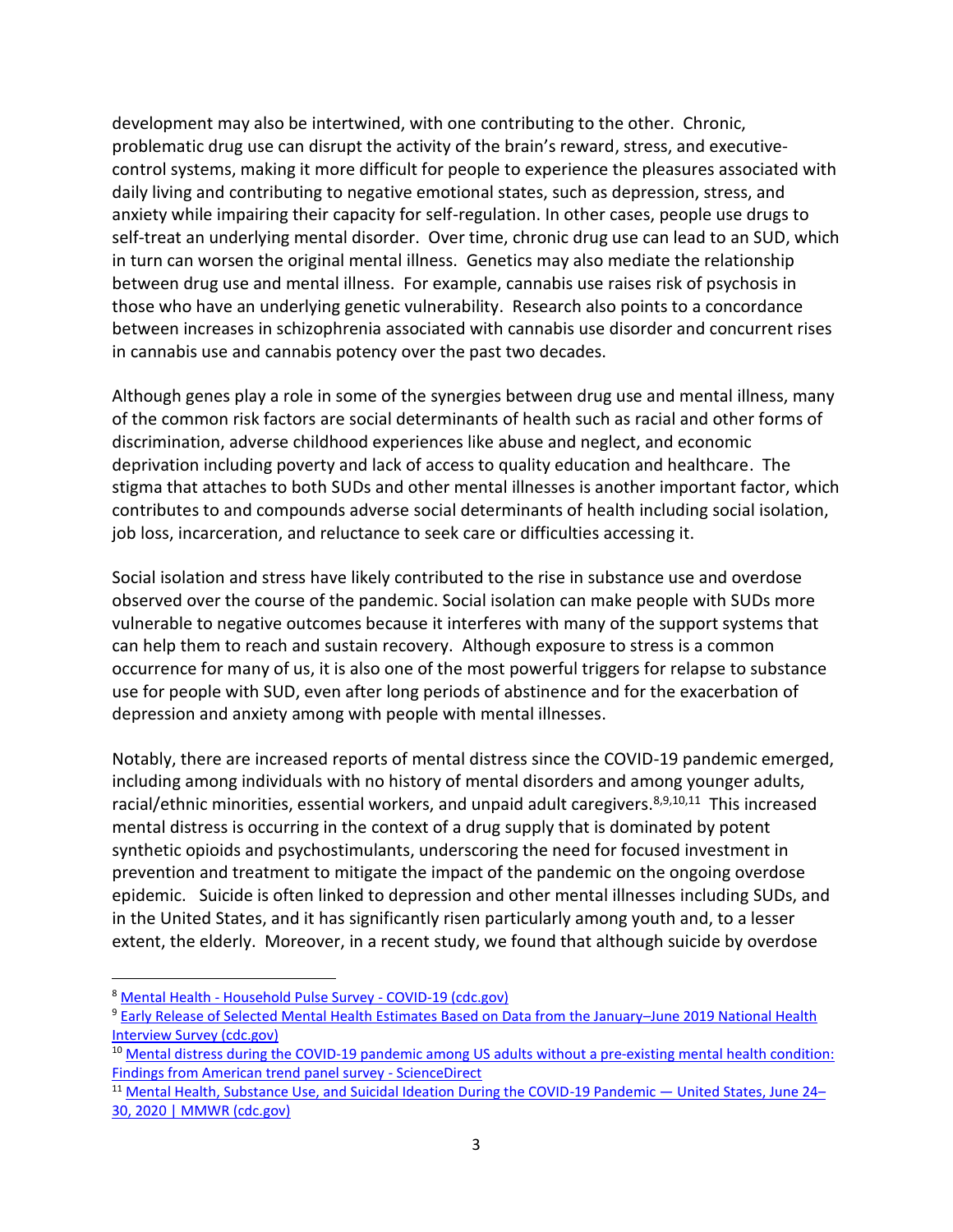went down in most groups between 2015 to 2019 (the most recent year available), it rose in young people aged 15-24, in older adults aged 75-84, and in Black women. The highest suicideby-overdose rate in all years studied was seen in women aged 45-64.<sup>12</sup>

#### **NIDA Is Advancing Research on SUDs and Other Mental Illnesses**

NIDA-supported research has led to the development of effective prevention and treatment interventions for SUD, providing hope for the more than 20 million people in the United States with SUD and their loved ones. Although significant strides in establishing evidence-based practices have been made, there is far more work to be done to develop new prevention and treatment interventions and to deliver existing effective interventions with fidelity, for diverse populations, and at scale. There is a particularly urgent need for interventions for comorbid SUD and mental illness; just as SUD and other mental illnesses may exacerbate one another, effective treatment for each of a person's psychiatric condition improves overall outcomes.

# **Prevention**

Two large NIH-funded longitudinal studies, the Adolescent Brain Cognitive Development (ABCD) study and the HEALthy Brain and Child Development (HBCD) study, will add greatly to our understanding of risk and protective factors for SUDs and other mental illnesses. Launched last year, the HBCD study will examine, from the prenatal period through age 9-10, both normal brain development and how environmental factors, including social determinants of health, maternal drug exposure, substance use, and COVID-19 influence brain development and clinical outcomes. ABCD is following nearly 12,000 children from age 9-10 through the subsequent decade. This study, too, has been examining how childhood experiences affect brain development and social, behavioral, academic, and health outcomes, including substance use and COVID-19. Together, these studies will provide valuable information for the development and implementation of prevention interventions.

It is already clear that interventions in early childhood or adolescence can be beneficial for averting substance use and other mental illnesses later in life. Research has also provided evidence that interventions for low-income families can ameliorate some of the adverse neurobiological impacts of poverty.<sup>13</sup> Substance use and behavioral disorders exact a monetary as well as a human cost, with impacts felt across sectors of society including healthcare, the justice system, education, and taxpayers in general. Studies of prevention's return on investment show that communities could not only save lives but save money by investing in prevention programs. A recent analysis of one state's healthcare costs incurred by various risky behaviors in pre-adolescents and adolescents pointed to great potential cost savings from

<sup>12</sup> [Intentional Drug Overdose Deaths in the United States](https://ajp.psychiatryonline.org/action/showCitFormats?doi=10.1176%2Fappi.ajp.2021.21060604) [American Journal of Psychiatry 2022 179:2, 163-165](https://ajp.psychiatryonline.org/action/showCitFormats?doi=10.1176%2Fappi.ajp.2021.21060604)

<sup>13</sup> Family-centered prevention ameliorates the longitudinal association between risky family processes and epigenetic aging - Brody - 2016 - [Journal of Child Psychology and Psychiatry -](https://acamh.onlinelibrary.wiley.com/doi/10.1111/jcpp.12495) Wiley Online Library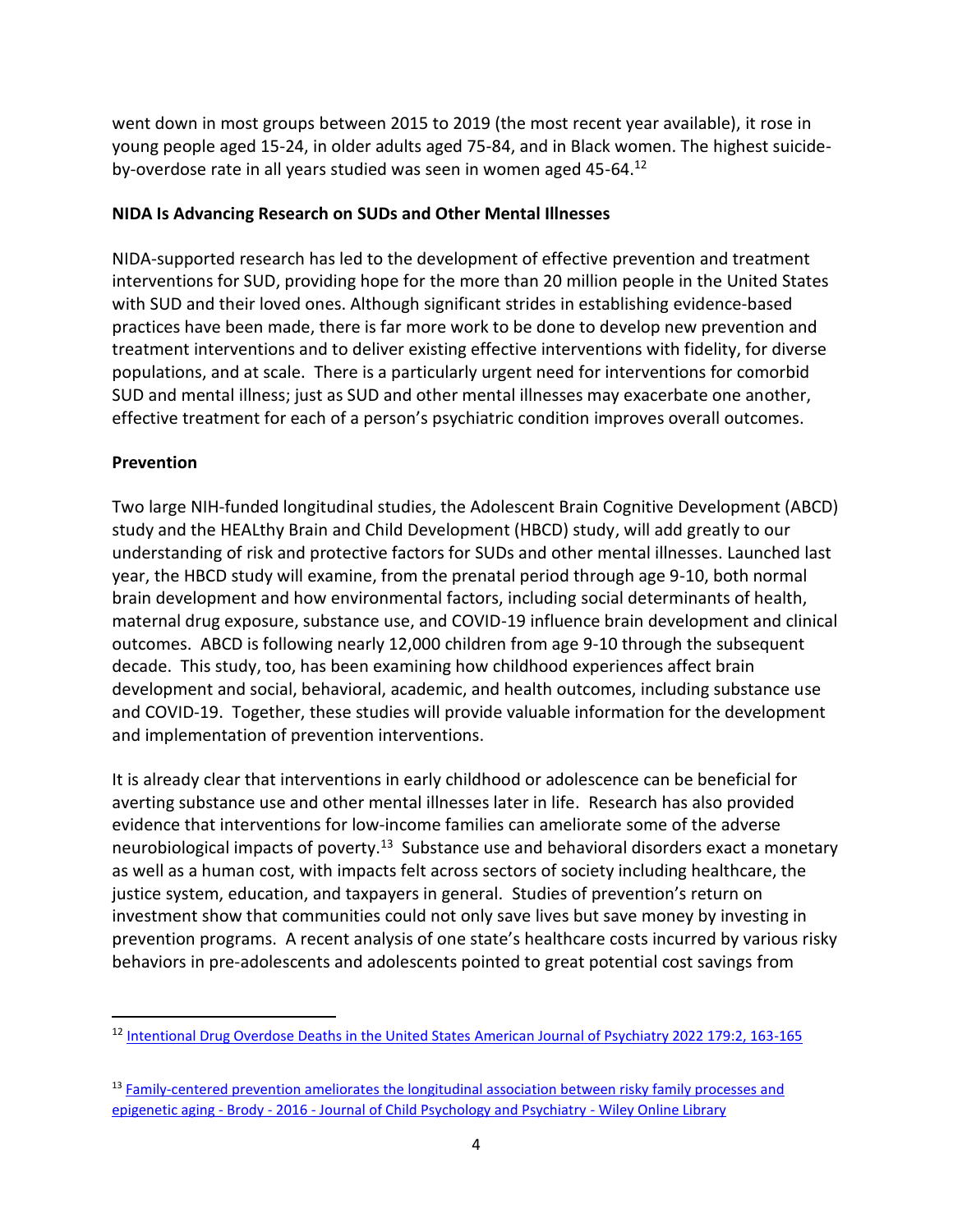implementing relatively low-cost measures including screening in primary care and referral to family-based prevention.<sup>14</sup>

Indeed, screening is crucial to better prevention of SUD and other mental illnesses, and it is an important area to focus our efforts. As it now stands, within primary and ambulatory care settings, rates of screening for depression are quite low.<sup>15, 16</sup> Screening for depression and other mental health conditions needs to become part of standard practice along with asking about substance use. Only when providers screen for and diagnose all coexisting psychiatric conditions can treatment plans be developed that address the patient's unique and combined needs.

Under the Helping to End Addiction Long-term<sup>®</sup> or HEAL Initiative<sup>®</sup>, NIDA leads prevention research aimed at adolescent and young adult populations that are at highest risk for opioid misuse and opioid use disorder (OUD).<sup>17</sup> Ongoing studies are modifying an existing alcohol and drug prevention intervention designed for American Indian/Alaska Native (AI/AN) youth to be appropriate for opioid prevention in young adults; preventing OUD among adolescents/young adults experiencing homelessness; exploring whether providing housing in addition to risk reduction services could improve outcomes; and leveraging technology that is appealing to adolescents and young adults to facilitate delivery of an emergency-department-based intervention via health coaches. Preventing harms related to substance use is another critical priority and includes strategies to prevent overdose and other medical consequences of substance use such as infectious diseases.

# **Behavioral Treatments**

Only 13 percent of people with drug use disorders receive any treatment, and more than half of those with co-occurring conditions in a given year will receive treatment for neither. Behavioral therapies can be effective for treating SUDs. For example, contingency management, a therapy that provides incentives for behavior change, is the most effective treatment for stimulant use disorders, though it is unfortunately not widely available to patients. Other behavioral treatments, like cognitive behavioral therapy, have been shown to be effective in treating both SUDs and some other mental illnesses together. But by and large, treating SUDs and other mental illness will require a combined approach and coordination of care among different specialists. In a person with OUD and depression, for instance, it could mean a combination of buprenorphine and an antidepressant, ideally in combination with some form of behavioral therapy. Overall interventions need to be personalized to the severity of the disorder and the different needs of patients. NIDA is supporting research to develop behavioral treatments to

<sup>14</sup> [Addressing Barriers to Primary Care Screening and Referral to Prevention for Youth Risky Health Behaviors:](https://link.springer.com/article/10.1007/s11121-021-01321-9)  [Evidence Regarding Potential Cost-Savings and Provider Concerns | SpringerLink](https://link.springer.com/article/10.1007/s11121-021-01321-9)

<sup>15</sup> [National Rates and Patterns of Depression Screening in Primary Care: Results From 2012 and 2013 -](https://pubmed.ncbi.nlm.nih.gov/28196461/) PubMed [\(nih.gov\)](https://pubmed.ncbi.nlm.nih.gov/28196461/)

<sup>&</sup>lt;sup>16</sup> Depression Screening Patterns, Predictors, and Trends Among Adults Without a Depression Diagnosis in [Ambulatory Settings in the United States | Psychiatric Services \(psychiatryonline.org\)](https://ps.psychiatryonline.org/doi/10.1176/appi.ps.201700439?url_ver=Z39.88-2003&rfr_id=ori:rid:crossref.org&rfr_dat=cr_pub%20%200pubmed)

<sup>&</sup>lt;sup>17</sup> [Preventing At-Risk Adolescents from Developing Opioid Use Disorder | NIH HEAL Initiative](https://heal.nih.gov/research/new-strategies/preventing-opioid-use-disorder)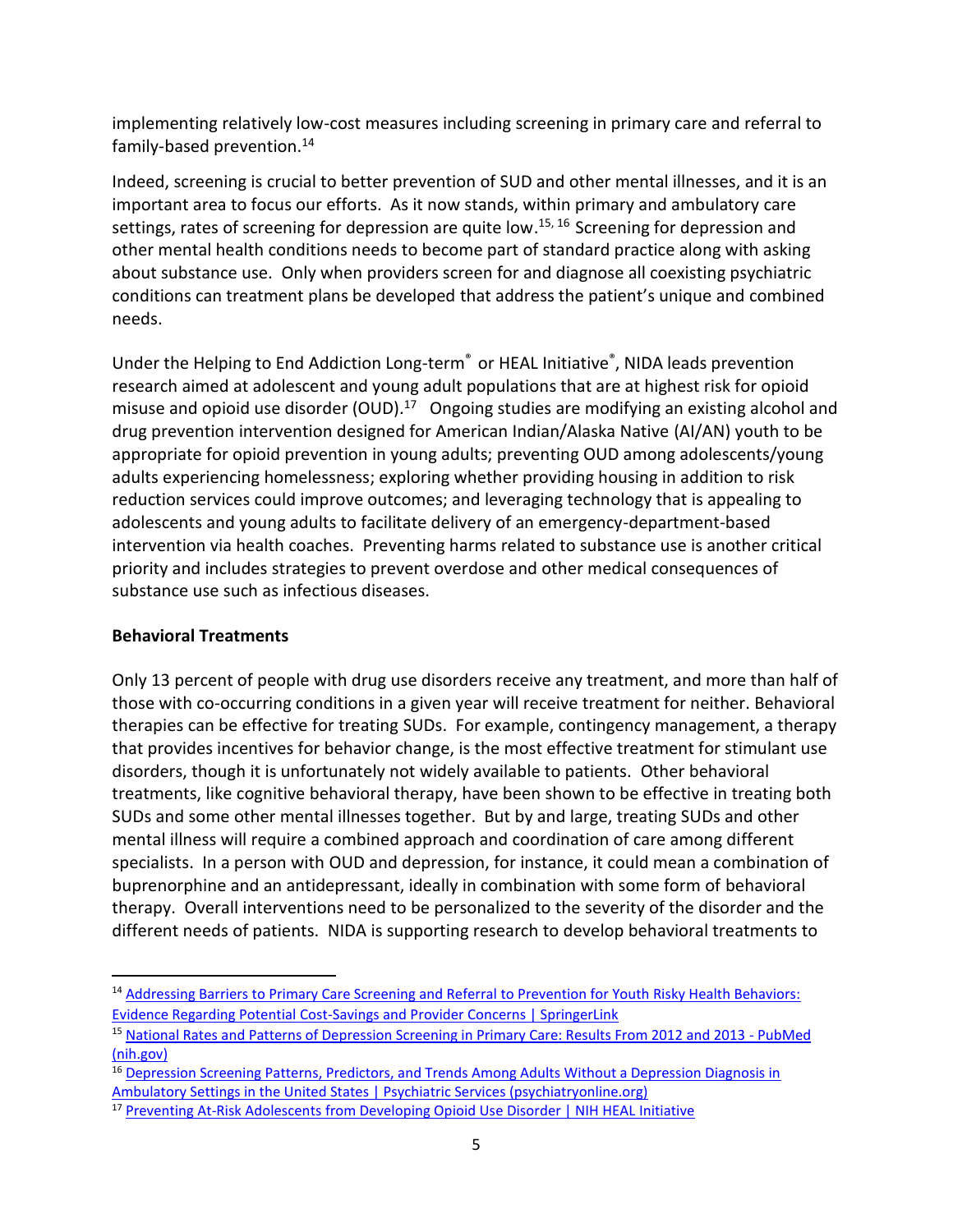reduce substance use by addressing symptoms of anxiety and depression; to simultaneously intervene on substance use and symptoms of PTSD in adolescents; and to develop SUD treatment approaches that are tailored to the needs of people with schizophrenia or symptoms of psychosis.

#### **Medication Development**

Developing effective medications for SUDs is one of NIDA's highest priorities and is critical to improving treatment for people with addiction. While effective medications exist for OUD, these medications are underutilized. Suboptimal patient retention in treatment regimens, policy barriers that limit opioid prescribing, and stigma around opioid agonist medications all contribute to their underutilization. More options are needed to help people with OUD achieve long-term recovery. NIDA is supporting research on medication development for OUD and overdose, including through funds provided by the NIH HEAL Initiative. The NIH HEAL Initiative has allowed investigators to file 21 Investigational New Drug Applications with the Food and Drug Administration (FDA) in the past 2.5 years to initiate clinical trials. These studies focus on a variety of drug targets, as well as monoclonal antibodies and vaccines that could prevent opioids from entering the brain.

An increased focus on patient wants and needs, as well as a growing understanding that SUD treatment needs to be personalized and responsive to patients' unique changing sets of symptoms, is leading to a broadened conception of treatment that can include addressing multiple co-occurring symptoms of a disorder. Sleep problems, depression, and anxiety, for instance, are among SUD-associated symptoms identified at patient-focused drug development meetings held by the FDA in partnership with NIDA to solicit input from SUD patient populations to help guide drug development. Studies are underway to investigate the possibility of repurposing existing medications for OUD indications, such as the FDA-approved insomnia medication, suvorexant, based on known overlaps between brain signaling systems involved in sleep and addiction.

We are also prioritizing the development of medications to treat stimulant use disorders for which there are currently no FDA-approved medications. Numerous compounds are being tested, and approaches span identifying novel biological targets for new medications, developing anti-cocaine and anti-methamphetamine vaccines, repurposing existing FDAapproved medications, and testing the benefits from medication combinations (i.e., naltrexone + buprenorphine for the treatment of moderate to severe methamphetamine use disorder). NIDA's medication development program is also supporting research on compounds that specifically address intersecting substance use and psychiatric symptoms, including potential treatments for mood disorder symptoms associated with cocaine use and co-occurring bipolar and cannabis use disorders.

More coordinated and targeted approaches to incentivize drug development related to addiction are sorely needed. The pharmaceutical industry has historically underinvested in research and development of substance use disorder treatments, due to the biological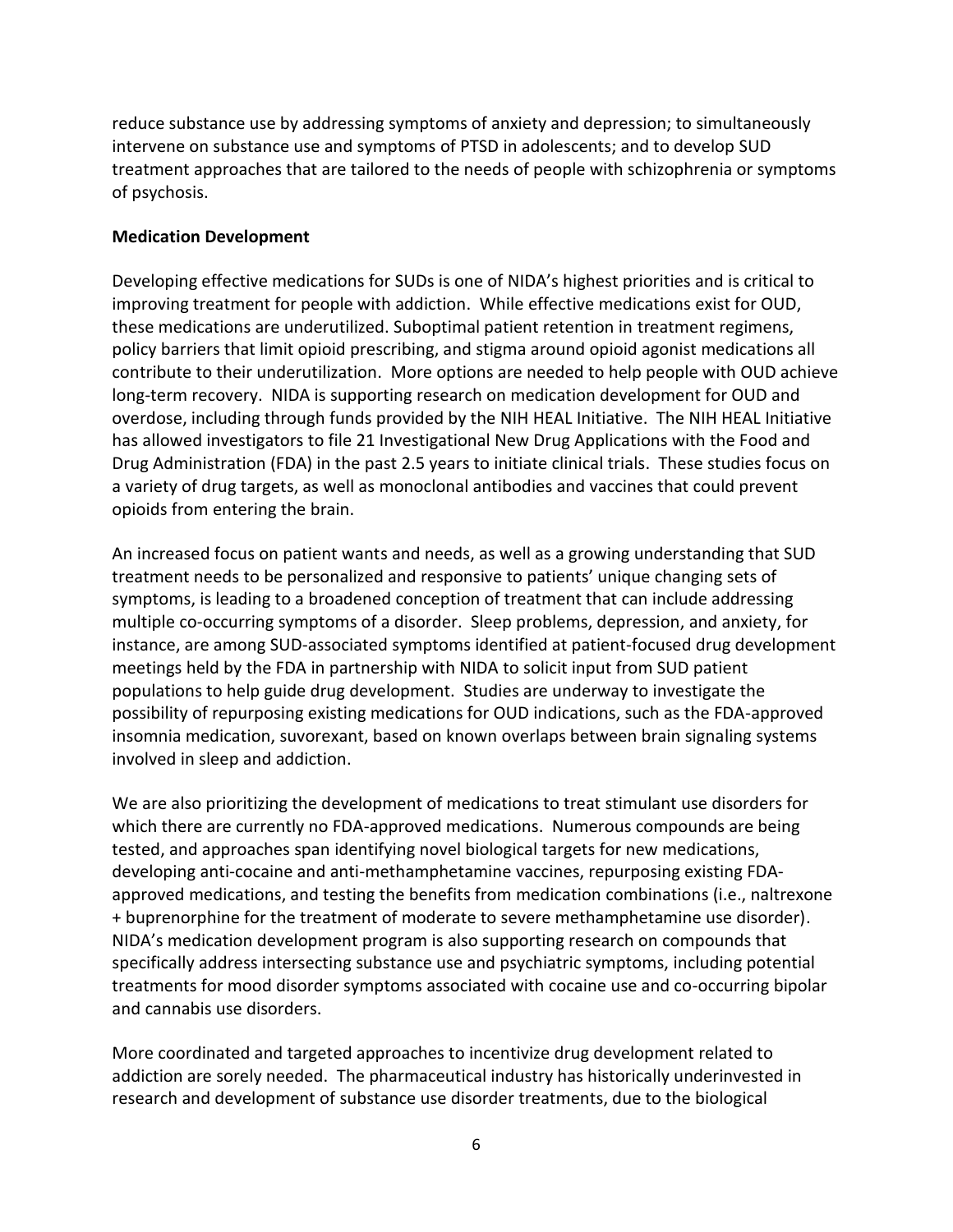complexity of these disorders, the stigma that surrounds them, and concerns around the profit potential of substance use disorder medications.

#### **Harm Reduction**

Abundant research shows the value of interventions and services aimed at reducing harms associated with drug use. Overdose deaths are significantly reduced in communities that distribute naloxone to people who use drugs and to their families or other potential bystanders. An important part of NIDA's medication-development research involves developing new and improved overdose reversal medications, particularly formulations of naloxone that are effective for high-potency opioids like fentanyl, as well as compounds that could reverse opioid overdoses involving other drugs such as methamphetamine. Syringe-services programs are effective at reducing the spread of HIV and other infectious diseases like hepatitis C, and they also help link people who inject drugs to addiction and HIV screening and treatment. NIDA continues to support research on these and other harm reduction practices such as drug checking technologies like fentanyl test strips.

# **Translating Research into Practice in Diverse Settings**

Providing prevention and treatment services across health care, justice, and community settings is key to addressing SUD and is the most promising way to improve access to treatment. Persistent challenges continue to keep mental health care largely separate from general medical care, and addiction care is often further sequestered to specialized settings. This leads to difficulty in providing patients with coordinated, wholistic treatment. In order to promote provision of quality care, NIDA places a high priority on implementation research in diverse settings, including through the NIDA Clinical Trials Network (CTN), the Justice Community Opioid Innovation Network (JCOIN), and the HEALing Communities Study (HCS).

# *Clinical Trials Network*

The primary goal of CTN, which comprises 16 research nodes and more than 240 communityanchored treatment programs across the country, is to bridge the gap between the science of drug treatment and its practice through the study of evidence-based interventions in real-world settings. NIDA's CTN allows medical and specialty treatment providers, treatment researchers, patients, and NIDA to cooperatively develop, validate, refine, and deliver new treatment options to patients. The CTN is conducting studies to evaluate strategies for integrating OUD screening and treatment into emergency departments, primary care clinics, infectious disease programs and rural and AI/AN communities. It also tests alternative models of care for SUD such as the use of pharmacies for delivering medication for OUD and the integration of telehealth for support of treatment. The CTN supports research based on data relevant to SUD by taking advantage of electronic health record (EHR) systems. It is currently developing and testing a clinical decision support tool that integrates with EHR systems to help doctors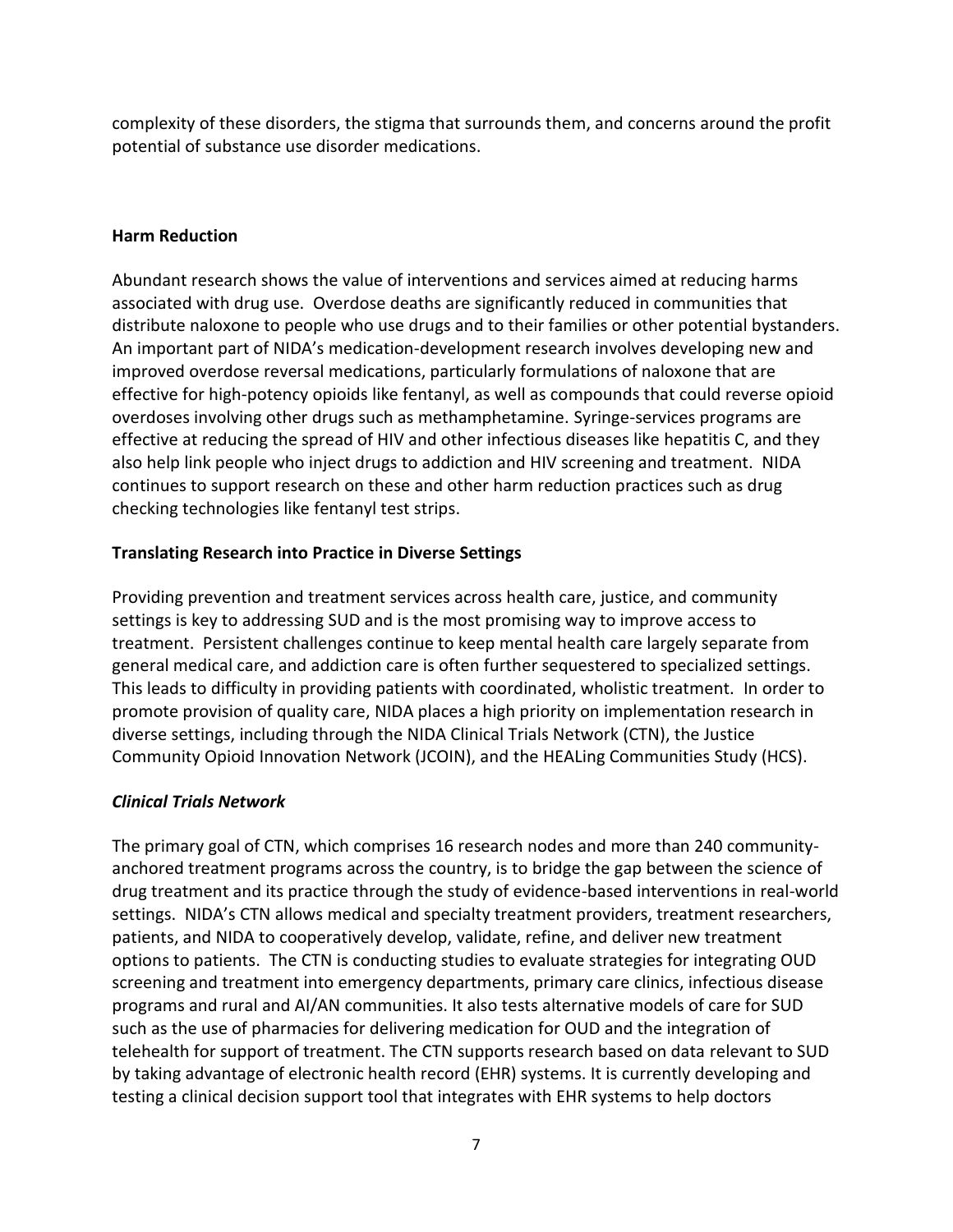diagnose OUD and provide treatment or refer patients to appropriate care. The CTN also supports research to examine the role of pharmacies in providing medications for OUD, an approach that could be especially useful in rural communities located far away from traditional treatment programs.

#### *Justice Community Opioid Innovation Network*

NIDA's JCOIN, which is funded though the NIH HEAL initiative, is testing strategies to expand effective OUD treatment and care for people in justice settings in partnership with local and state justice systems and community-based treatment providers.<sup>18</sup> JCOIN includes a national survey of addiction treatment delivery services within the justice system; studies on the effectiveness and adoption of new medications, prevention and treatment interventions, and technologies; and use of existing data sources in novel ways to understand care in justice populations. Together, these studies are generating real-world evidence to address the unique needs of individuals with OUD in justice settings. JCOIN also responded in real time to the COVID-19 pandemic with additional research to study COVID testing protocols in justiceinvolved populations.

# *HEALing Communities Study*

The HEALing Communities Study, also funded through the NIH HEAL Initiative, is a multisite implementation research study investigating coordinated approaches for deploying evidencebased strategies to prevent and treat opioid misuse and OUD and prevent overdose deaths that is tailored to the needs of local communities. Research sites are partnering with 67 communities highly affected by the opioid crisis across four states (NY, MA, KY, and OH) to measure the impact of these efforts.<sup>19</sup> The ambitious goal of the study is to reduce opioidrelated overdose deaths by 40 percent over three years. Despite the impacts of COVID-19 on research and its severe exacerbation of the overdose crisis, the HEALing Communities study was able to launch a key aspect of its program, a diverse communications campaign to increase awareness and demand for evidence-based practices and to reduce stigma against people with OUD and those taking medications for OUD.<sup>20</sup>

# *Leveraging Telehealth, Digital Solutions, and Innovation to Expand Access to Care*

A component of translating research into practice is leveraging existing opportunities and developing new ways to bring healthcare to hard-to-reach populations. The COVID-19 pandemic brought about significant drug treatment policy changes that expanded telehealth and facilitated access to medications for OUD—including by facilitating remote prescribing of buprenorphine and take-home dosing of methadone. These flexibilities were rapidly implemented by providers, and evidence to date suggests that they were not associated with

<sup>18</sup> [Justice Community Opioid Innovation Network | NIH HEAL Initiative](https://heal.nih.gov/research/research-to-practice/jcoin)

<sup>19</sup> [HEALing Communities Study | NIH HEAL Initiative](https://heal.nih.gov/research/research-to-practice/healing-communities)

<sup>&</sup>lt;sup>20</sup> [Introduction to the special issue on the HEALing Communities Study -](https://www.sciencedirect.com/science/article/pii/S0376871620304920?via%3Dihub) ScienceDirect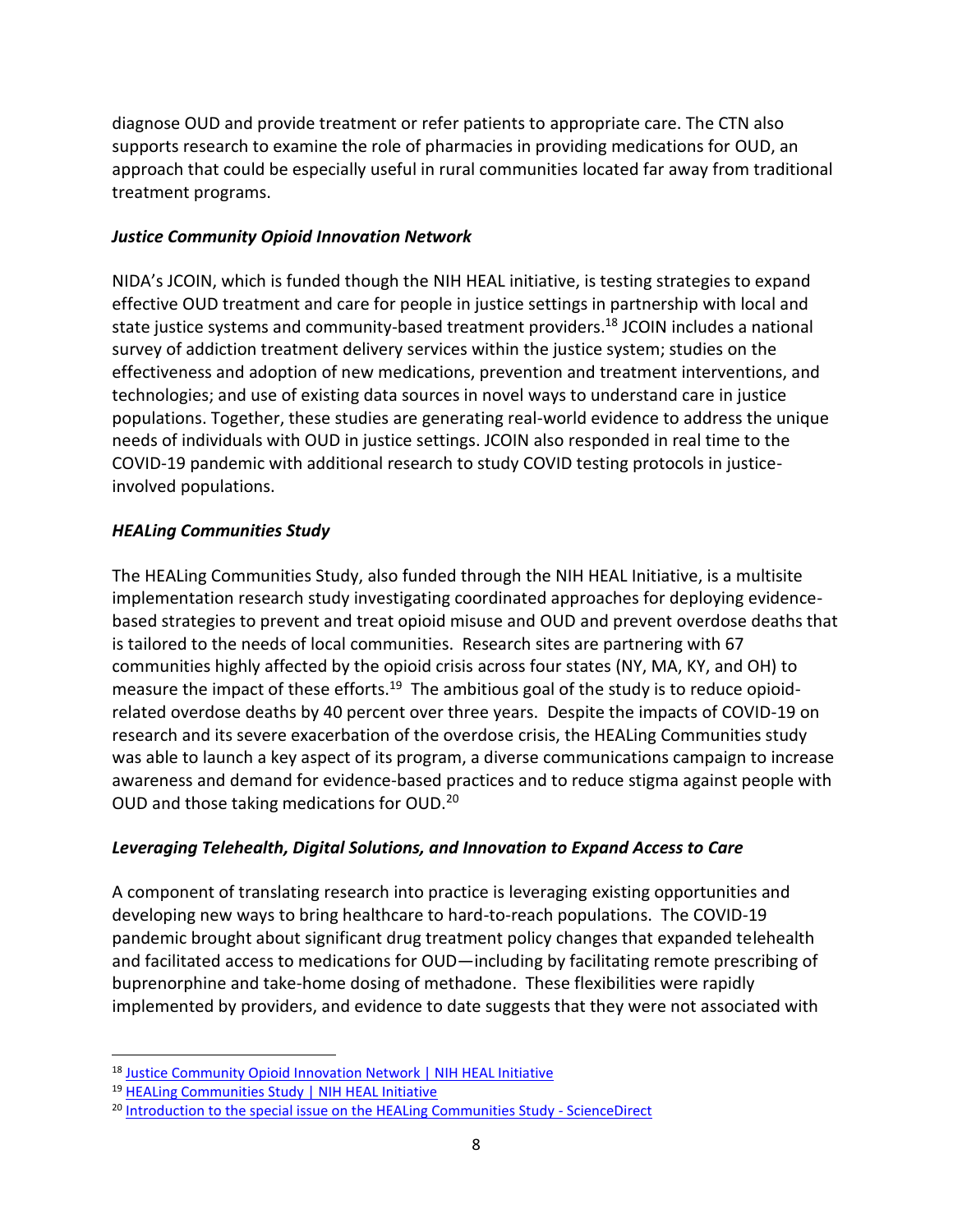an increase in adverse outcomes. NIDA is funding research on telehealth utilization and the effects of recent changes in policy and practice.

NIDA is also leveraging the Small Business Innovation Research (SBIR) and Small Business Technology Transfer (STTR) programs and other funding mechanisms to help biotech startups develop technologies that connect people with SUDs to care, provide or support treatment, help individuals sustain their recovery, and even facilitate overdose prevention. For example, a smartphone app originally designed to connect patients to open acute care beds has been adapted to facilitate referrals to addiction treatment facilities and is currently being used by several state governments and hospital systems. NIDA has also helped develop tools that put evidence-based psychosocial treatment for SUDs right in the hands of anyone with a smartphone. For example, reSET and reSET-O are apps that deliver cognitive behavioral therapy in conjunction with treatment that includes buprenorphine and contingency management to people with non-opioid SUDs (reSET) and OUD (reSET-O), and were the first prescription cognitive behavioral therapy mobile apps to receive FDA clearance to help increase retention in an outpatient treatment program. A NIDA SBIR grant is now being used to make these apps more accessible by converting them into a game. Other apps help doctors and patients monitor and maintain their OUD medication, and connect individuals to behavioral therapies, peer support groups, and community interventions. Research is also ongoing to develop automatic overdose detection devices that can inject naloxone when a person overdoses, along with tools and methods to accurately assess types of drugs detected in blood or urine for use in healthcare or by medical examiners and coroners, among many other innovations. These and other innovative products demonstrate that pairing sound science with biotechnology entrepreneurship has great potential to expand the research of addiction treatments and support services.

# *Addressing Health Inequities and Disparities*

Disparities by race, socioeconomic status, sex, and geography have always created an inequitable landscape in care for SUDs and other mental illnesses. For example, Black people are much less likely to be prescribed buprenorphine for OUD than white people. And despite parity laws, insurance coverage for SUD and other mental health treatment remains limited, meaning that less advantaged populations have less access to needed, potentially life-saving services. The COVID pandemic has illuminated and, in many ways, exacerbated many of these disparities. However, flexibilities in healthcare practice adopted during the pandemic (e.g., expanded telehealth) along with new tools to facilitate telehealth may help overcome some of the existing barriers to finding SUD treatment and psychiatric care, particularly for currently underserved populations. Ongoing research will help optimize the most cost-effective interventions to mitigate the exacerbation of health disparities due to COVID-19. Indeed, finding solutions to reduce and ultimately eliminate health disparities, especially those related to structural racism, is a NIDA research priority. Racial disparities also persist in the addiction science workforce. NIDA's Racial Equity Initiative is working to identify disparities and systemic barriers and implement programs and funding opportunities to equitably enhance, promote,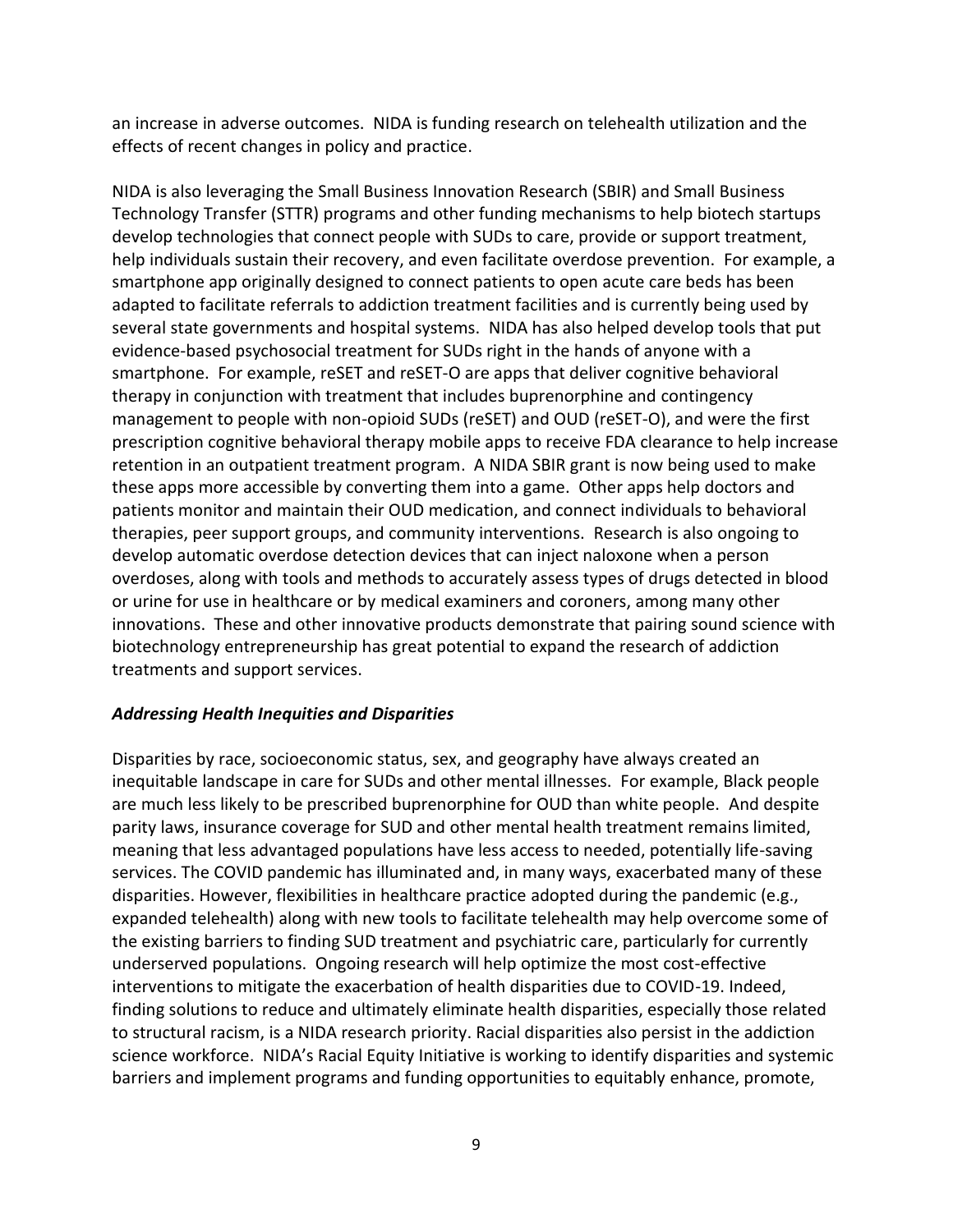and sustain engagement of people from diverse backgrounds, including those from historically underrepresented groups, in addiction science.

Substance use impacts women differently than men, conferring unique challenges that warrant particular attention. Women are more likely to use substances to cope, progress more quickly from use to addiction, and have greater co-occurrence of addiction with symptoms of mood disorder.<sup>21,22</sup> This increased vulnerability bears out in women experiencing homelessness, who have higher rates of substance use than their male counterparts and are a group more likely to have been victim to physical and sexual abuse.<sup>23,24</sup> Worldwide, women are less likely than men to receive treatment for their SUD.<sup>25</sup> Negative outcomes associated with substance use are also a serious concern among women; women who use drugs experience gender-related violence at much higher rates than those who do not, women have a greater likelihood than men of contracting blood-borne infections from injection drug use, and women are more likely than men to intentionally overdose.<sup>26,27</sup> These elevated risks not only impact women who use drugs, but their children and family units as well. It is imperative that the specific needs of women are considered—from biological differences, through childcare, personal safety, and transportation needs—to ensure that addiction prevention and treatment are as effective as possible.

# *Building Partnerships*

Partnerships are critical to make a positive impact on public health, and NIDA is engaged in productive collaborations at all levels of government. We value our partnerships with our sister agencies in HHS, including the Substance Abuse and Mental Health Services Administration (SAMHSA), the Health Resources and Services Administration (HRSA), as well as the FDA, which is crucial to our efforts to develop medications and devices for SUD medications. NIDA also partners closely with the Centers for Medicare & Medicaid Services (CMS) to build the evidence base for healthcare funding decisions, with the Office of National Drug Control Policy (ONDCP) to advance the far-ranging goals of the National Drug Control Strategy, and with the Department of Justice to improve addiction care in incarcerated populations and promote research on controlled substances.

Collaborations also provide valuable and complementary perspectives and infrastructures that NIDA leverages to advance research and maximize its benefit for all people. Some of the largest

<sup>&</sup>lt;sup>21</sup> Full article: Women and Addiction: The Importance of Gender Issues in Substance Abuse Research [\(tandfonline.com\)](https://www.tandfonline.com/doi/full/10.1080/10550881003684582)

<sup>&</sup>lt;sup>22</sup> [Sex differences in vulnerability to addiction -](https://www.sciencedirect.com/science/article/abs/pii/S0028390821000459?via%3Dihub) ScienceDirect

<sup>&</sup>lt;sup>23</sup> [Women, Homelessness, And Substance Abuse: Moving Beyond the Stereotypes -](https://journals.sagepub.com/doi/abs/10.1111/j.1471-6402.1995.tb00279.x) Lisa J. Geissler, Carol A. [Bormann, Carol F. Kwiatkowski, G. Nicholas Braucht, Charles S. Reichardt, 1995 \(sagepub.com\)](https://journals.sagepub.com/doi/abs/10.1111/j.1471-6402.1995.tb00279.x)

<sup>&</sup>lt;sup>24</sup> Recognizing and responding to women experiencing homelessness with gendered and trauma-informed care [ [BMC Public Health | Full Text \(biomedcentral.com\)](https://bmcpublichealth.biomedcentral.com/articles/10.1186/s12889-020-8353-1)

<sup>&</sup>lt;sup>25</sup> [WDR21\\_Booklet\\_2.pdf \(unodc.org\)](https://www.unodc.org/res/wdr2021/field/WDR21_Booklet_2.pdf)

<sup>&</sup>lt;sup>26</sup> [Women who inject drugs more likely to be living with HIV | UNAIDS](https://www.unaids.org/en/resources/presscentre/featurestories/2019/june/20190611_women-who-inject-drugs)

<sup>&</sup>lt;sup>27</sup> [Intentional Drug Overdose Deaths in the United States | American Journal of Psychiatry \(psychiatryonline.org\)](https://ajp.psychiatryonline.org/doi/10.1176/appi.ajp.2021.21060604)